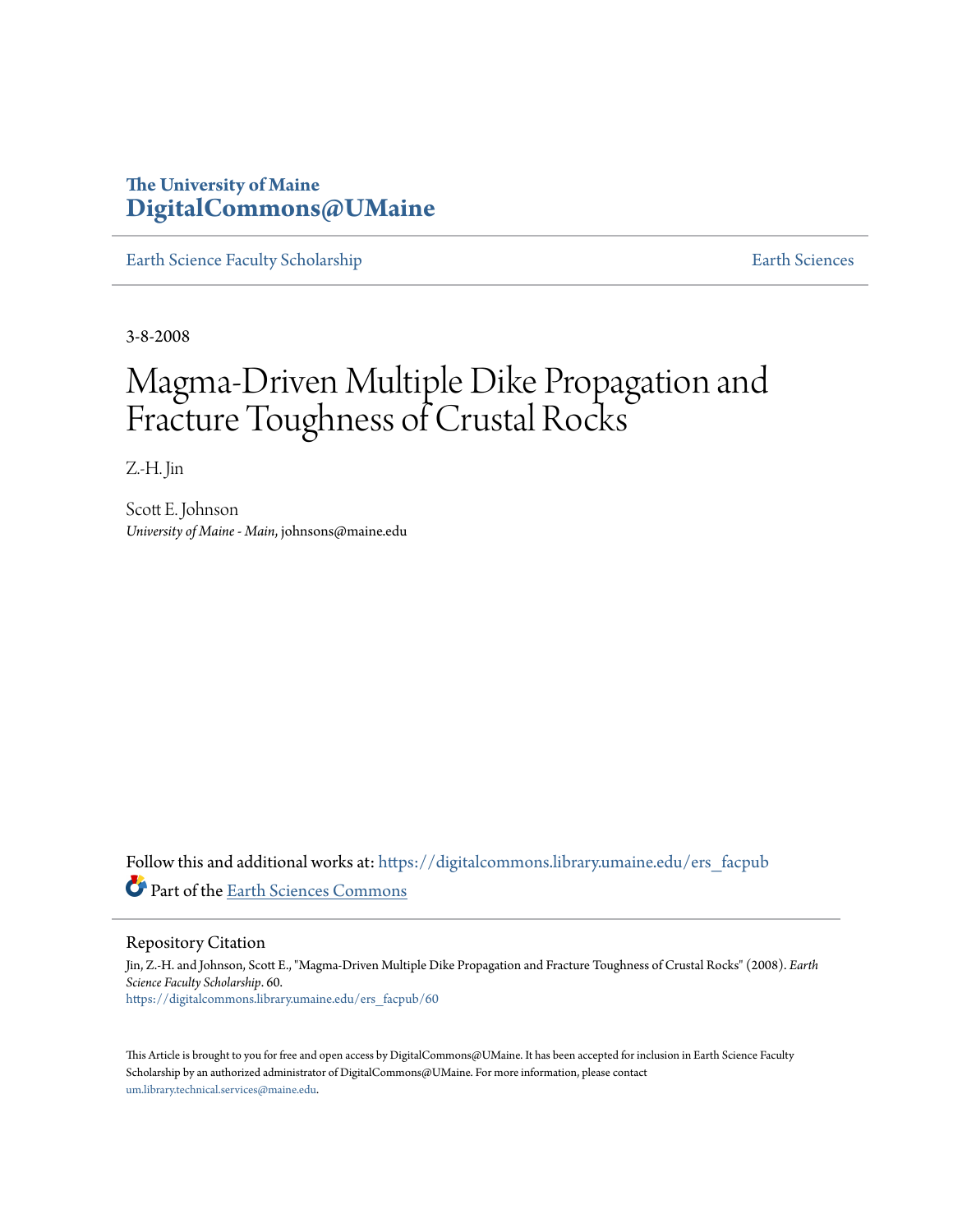## Magma-driven multiple dike propagation and fracture toughness of crustal rocks

 $Z.-H.$  Jin<sup>1</sup> and S. E. Johnson<sup>2</sup>

Received 18 September 2006; revised 17 April 2007; accepted 12 December 2007; published 8 March 2008.

[1] Dike swarms consisting of tens to thousands of subparallel dikes are commonly observed at Earth's surface, raising the possibility of simultaneous propagation of two or more dikes at various stages of a swarm's development. The behavior of multiple propagating dikes differs from that of a single dike owing to the interacting stress fields associated with each dike. We analyze an array of parallel, periodically spaced dikes that grow simultaneously from an overpressured source into a semi-infinite, linear elastic host rock. To simplify the analysis, we assume steady state (constant velocity) magma flow and dike propagation. We use a perturbation method to analyze the coupled, nonlinear problem of multiple dike propagation and magma transport. The stress intensity factor at the dike tips and the opening displacements of the dike surfaces are calculated. The numerical results show that dike spacing has a profound effect on the behavior of dike propagation. The stress intensity factors at the tips of parallel dikes decrease with a decrease in dike spacing and are significantly smaller than that for a single dike with the same length. The reduced stress intensity factor indicates that, compared to a single dike, propagation of parallel dikes is more likely to be arrested under otherwise the same conditions. It also implies that fracture toughness of the host rock in a high confining pressure environment may not be as high as inferred from the propagation of a single dike. Our numerical results suggest fracture toughness values on the order of 100 MPa  $\sqrt{m}$ . The opening displacements for parallel dikes are smaller than that for a single dike, which results in higher magma pressure gradients in parallel dikes and lower flux of magma transport.

Citation: Jin, Z.-H., and S. E. Johnson (2008), Magma-driven multiple dike propagation and fracture toughness of crustal rocks, J. Geophys. Res., 113, B03206, doi:10.1029/2006JB004761.

#### 1. Introduction

[2] It is well-known that magma transport via dike propagation is a principal mechanism for magma ascent, significantly influencing the geological evolution of Earth's crust and volcanism on Earth's surface [e.g., Halls and Fahrig, 1987; Pollard, 1987; Spence et al., 1987; Clemens and Mawer, 1992; Rubin, 1995a; Ernst et al., 2005; Gudmundsson, 2006]. Dikes initiate from magma source regions that can vary in size from a small magma chamber feeding an overlying volcano [e.g., Segall et al., 2001; Wright and Klein, 2006] to a broad zone of partial melting hundreds of kilometers across [e.g., Kelemen et al., 1997; Nakajima et al., 2001; Guernina and Sawyer, 2003; Unsworth et al., 2005].

[3] Although the mechanisms of dike initiation are not well understood, initiation sites are likely to be controlled by small-scale mechanical or physical heterogeneities, such

Copyright 2008 by the American Geophysical Union. 0148-0227/08/2006JB004761\$09.00

as microstructural defects, local shear strain rate gradients, melt pressure gradients generated by tectonic strains or volume changes associated with melting reactions, to name a few. Given the many different environments from which magma can be sourced, and the large range in length scales for source areas, we expect that multiple dike initiation and propagation from single source regions will occur. We offer several lines of support for this possibility. First, simultaneous multiple cracking has a sound foundation in the physics of materials. For example, ceramics and glasses when subjected to thermal gradients commonly undergo simultaneous, multiple cracking with both stable and dynamic fracture propagation [Geyer and Nemat-Nasser, 1982; Bahr et al., 1986; Wachtman, 1996]. Second, dike-growth simulation experiments using gelatin and silicone showed that simultaneous nucleation and growth of dikes occurred around the margins of a pressured chamber [Canon-Tapia and Merle, 2006]. Third, there is a large body of literature documenting the occurrence of tens to thousands of subparallel dikes and/or melt veins across a wide range of environments and scales, including: (a) individual volcano flanks [e.g., Walker, 1986]; (b) subvolcanic magma transport systems [e.g., Johnson et al., 1999]; (c) large subcrustal magma reservoirs such as

<sup>&</sup>lt;sup>1</sup>Department of Mechanical Engineering, University of Maine, Orono, Maine, USA. <sup>2</sup>

<sup>&</sup>lt;sup>2</sup>Department of Earth Sciences, University of Maine, Orono, Maine, USA.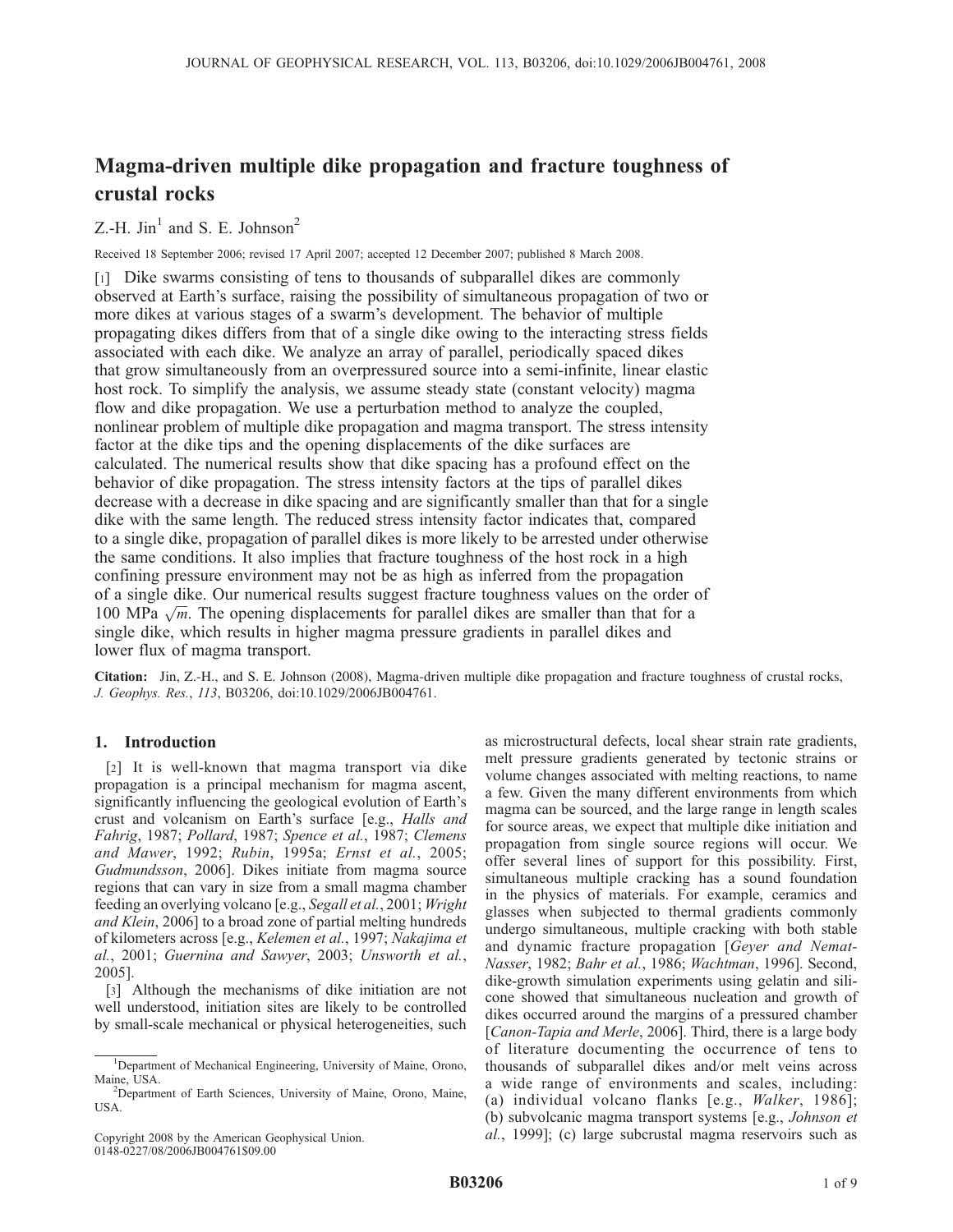those in Iceland [e.g., Gudmundsson, 1990, 1995]; (d) ophiolites that formed at mid-ocean ridges [e.g., Nicolas et al., 1994]; (e) dike swarms associated with large igneous provinces like the Deccan Traps [e.g., Ray et al., 2007]; (f) arrays of giant mantle-sourced dikes [e.g., Ernst et al., 2001]; and (g) vast exposed areas of once partially molten lower to middle continental crust [e.g., Guernina and Sawyer, 2003]. The occurrence of multiple, subparallel dikes in these exposed environments is not necessarily evidence for simultaneous multiple dike propagation. However, simultaneous initiation and propagation cannot be ruled out, leading us to question how multiple dikes interact with one another, how this interaction might affect magma transport, and what the implications are for the material properties, such as fracture toughness, of crustal rocks.

[4] Although progress has been made in understanding magma transport via dike propagation, published investigations have been focused primarily on the propagation of a single dike [Weertman, 1971; Secor and Pollard, 1975; Spence and Sharp, 1985; Spence et al., 1987; Lister, 1990, 1991, 1994a, 1994b; Lister and Kerr, 1991; Rubin, 1993, 1995a, 1995b, 1998; Parfitt and Head, 1993; Bonafede and Olivieri, 1995; Bonafede and Rivalta, 1999; Fialko and Rubin, 1998; Meriaux and Jaupart, 1998; Bolchover and Lister, 1999; Ida, 1999; McLeod and Tait, 1999; Meriaux et al., 1999; Dahm, 2000a, 2000b; Menand and Tait, 2002; Kuhn and Dahm, 2004; Roper and Lister, 2005; Rivalta and Dahm, 2006; Chen et al., 2007]. In addition to these investigations, a few analog and numerical studies have explored the interaction of multiple dikes. Takada [1989] considered the propagation of a system of parallel dikes using a numerical model. He used both conventional tensile strength and fracture mechanics criteria to determine dike arrest near the level of neutral buoyancy. Magma flow was apparently not considered in the model. Takada [1994] used liquid-filled fractures in gelatin to investigate experimentally the interactions of both collinear and parallel multiple dikes. He observed that lower remote differential stresses promote the coalescence of parallel dikes. Ito and Martel [2002] attempted to identify the controlling parameters of dike interaction using experiments with liquid-filled fractures in gelatin, combined with numerical modeling. They found that in a cluster of multiple parallel dikes with different heights, individual dikes propagate following different paths. The adjacent dikes merged or deviated from one another depending on their interactions. The remote differential stress, dike driving pressure, dike spacing and the size of dike head all influenced the dike interactions. Using a numerical model, Kuhn and Dahm [2004] analyzed the effect of dike interaction and differential stress on the migration path and dike arrest.

[5] In this paper, we investigate the effects of dike interactions on dike propagation behavior and associated magma transport, and implications for the magnitude of fracture toughness in crustal rocks. This problem involves nonlinear coupling of solid mechanics, fracture mechanics and fluid mechanics, necessitating a relatively simple geometrical configuration in order to obtain a semi-analytical solution. Using a perturbation method that we recently developed [*Chen et al.*, 2007] for the low velocity (e.g., less than 0.5 m/s) propagation of a single dike filled with

low viscosity magma (e.g., less than 100 Pa-s), we analyze an array of parallel, periodically spaced dikes that grow simultaneously from an overpressured source into a semiinfinite host rock. Although the parallel dikes observed in many localities on Earth and other planets may be injected separately at different times, the possibility of simultaneous injection cannot be excluded, as discussed above. Despite the geometrical simplifications of our model, the solution represents an important step in our understanding of multiple dike interaction and magma transport, and our perturbation method provides a new pathway for semi-analytical treatment of the problem. The present work assumes steady state (constant velocity) magma flow and dike propagation, which approximates some stages of the time-dependent propagation process [Spence et al., 1987; Lister, 1991]. Moreover, the steady state solution is sufficient for the purpose of estimating the upper limit of fracture toughness [*Anderson*, 1991].

[6] The remainder of this paper is organized as follows. Section 2 reviews the fluid mechanics equations for magma flow within dikes. Section 3 describes the fracture mechanics formulations for the periodic dikes and the perturbation technique to solve the coupled nonlinear problem. In section 4, we present numerical examples to illustrate the effects of different dike spacing on the dike-tip stress intensity factors and dike surface profiles. Section 5 discusses the implications of the model solution for the magnitude of fracture toughness in crustal rocks. Finally, section 6 provides concluding remarks.

#### 2. Fluid Mechanics Model of Magma Transport

[7] Consider an array of parallel dikes that propagate vertically from a magma source into a semi-infinite host rock (Figure 1). We assume that the dikes are periodically located with a spacing of H and a length of  $a$ . The dikes are modeled as magma filled, plane strain edge cracks in a half plane, as shown in Figure 1. The lubrication theory of fluid mechanics has been used to describe magma flow in a single dike [Spence et al., 1987; Lister and Kerr, 1991; Rubin, 1995a]. For magma transport in parallel dikes, the lubrication theory may still be applicable because the flow in individual dikes does not interact directly. However, the magma flow behavior in parallel dikes may differ from that for a single dike because the dike surface openings are affected by the elastic deformation interactions among the dikes.

[8] In lubrication theory, the magma flux q and pressure p follow the relationship of Poiseuille flow [*Panton*, 1984]

$$
q = -\frac{\delta^3}{12\eta} \frac{\partial}{\partial Z} (p + \rho_m gZ)
$$
 (1)

where  $\eta$  denotes the magma viscosity,  $\rho_{\rm m}$  the magma density,  $\delta$  the opening displacement of the two dike surfaces, g the gravitational acceleration, and Z the vertical coordinate. The continuity equation is

$$
\frac{\partial \delta}{\partial t} = -\frac{\partial q}{\partial Z} \tag{2}
$$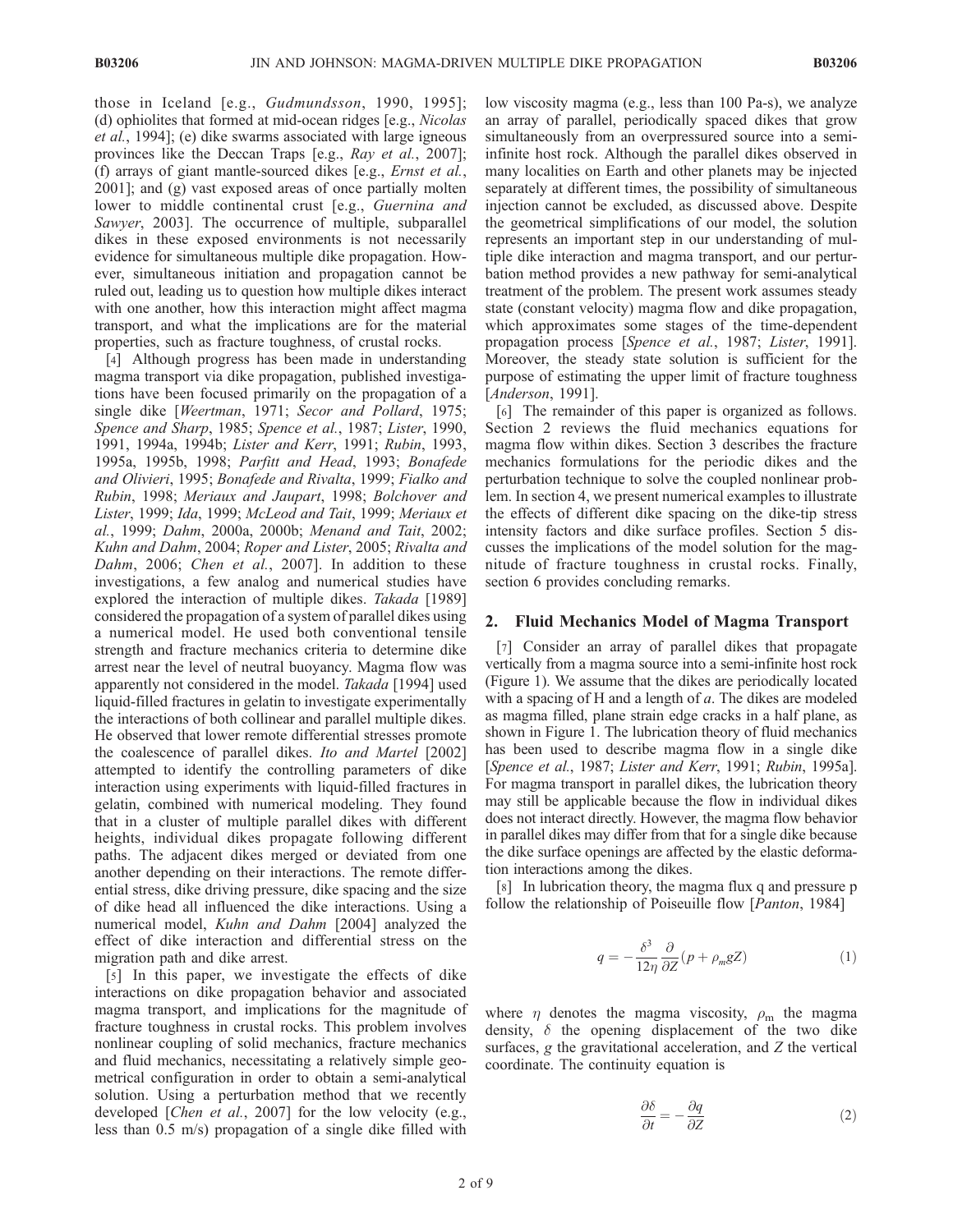

Figure 1. Propagation of an array of parallel dikes into a semi-infinite space.

where t is time. Substituting equation (2) into equation (1) yields

$$
\frac{\partial \delta}{\partial t} = \frac{1}{12\eta} \frac{\partial}{\partial Z} \left[ \delta^3 \frac{\partial}{\partial Z} (p + \rho_m g Z) \right]
$$
(3)

[9] Under steady state magma flow conditions, i.e.,

$$
\frac{d}{dt} = -V\frac{\partial}{\partial z} \tag{4}
$$

where  $z = Z - a$  is the moving coordinate centered at the moving dike tip and V is the dike propagation velocity, equation (3) becomes

$$
-V\frac{\partial\delta}{\partial z} = \frac{1}{12\eta}\frac{\partial}{\partial z}\left[\delta^3\frac{\partial}{\partial z}(p+\rho_m g(z+a))\right]
$$
 (5)

in the moving coordinate system. The pressure,  $p_e$ , due to the elastic deformation of the host rock can thus be obtained as

$$
p_e = p + \rho_{eff} gZ = \Delta P + \Delta \rho g (z + a) - 12\eta V \int_{-a}^{z} \delta^{-2} dz
$$
 (6)

where  $\Delta P$  is the overpressure at the dike base  $z = -a (Z = 0)$ and  $\Delta \rho = \rho_{\text{eff}} - \rho_{\text{m}}$  with  $\rho_{\text{eff}}$  being an effective (or modified) rock density introduced by Roper and Lister [2005]

$$
\rho_{\text{eff}}g = \frac{d}{dZ}(\rho_s g Z + \Delta \sigma) \tag{7}
$$

in which  $\Delta \sigma$  is the tectonic stress perpendicular to the dike plane [Rubin,1995a; Roper and Lister, 2005] and  $\rho_s$ the density of the host rock.

[10] Here we assume a constant overpressure at the base of the dike [Rubin, 1995a], which may be approximately applicable if the amount of magma transported by the dikes represents a small fraction of magma in the overpressured source region. The overpressure, however, decays with time if a substantial portion of the magma in the overpressured

source region is evacuated [Parfitt and Head, 1993; Yamaoka et al., 2005].

#### 3. Fracture Mechanics Formulation of Parallel Dikes

[11] Periodic edge cracking in an elastic half plane was studied by Benthem and Koiter [1973] and Nied [1987]. Here we use a singular integral equation method that is similar to the one employed by Nied [1987], which is convenient for coupling the magma flow into the fracture mechanics formulation. Because the dike propagation velocity is much smaller than the wave speed of the host rock, the inertia effect can be ignored and the problem becomes quasi-static. The final singular integral equation for the parallel, plane-strain edge-crack problem of a semi-infinite space is derived as follows

$$
\int_{-a}^{0} \left[ \frac{1}{z'-z} + k_1(z, z') + k_2(z, z') \right] \varphi(z') dz' = \frac{2\pi (1 - \nu^2)}{E} p_e(z),
$$
  
-  $a \le z \le 0$  (8)

where E is Young's modulus,  $\nu$  is Poisson's ratio,  $\varphi(z)$  is the dislocation density function defined by

$$
\varphi(z) = \frac{\partial u_x}{\partial z}\big|_{x=0} = \frac{1}{2} \frac{\partial \delta}{\partial z} \tag{9}
$$

with  $u_x(z, x)$  being the displacement perpendicular to the crack, and  $k_1(z, z')$  and  $k_2(z, z')$  are known kernels given by

$$
k_1(z, z') = \frac{1}{z + z' + 2a} - \frac{2(z' + a)}{(z + z' + 2a)^2} + \frac{4(z + a)(z' + a)}{(z + z' + 2a)^3} \tag{10}
$$

and

$$
k_{2}(z, z') = \sum_{k=1}^{\infty} \left\{ \frac{2(z'-z)}{(Hk)^{2} + (z-z')^{2}} + \frac{4(z'-z)(Hk)^{2}}{\left[(Hk)^{2} + (z-z')^{2}\right]^{2}} \right\}
$$
  

$$
- \sum_{k=1}^{\infty} \left\{ \frac{4(z'+z+2a)}{(Hk)^{2} + (z+z'+2a)^{2}} + \frac{2(3z'+z+4a)\left[(z+z'+2a)^{2} - (Hk)^{2}\right]}{\left[(Hk)^{2} + (z+z'+2a)^{2}\right]^{2}} \right\}
$$
  

$$
+ \sum_{k=1}^{\infty} \frac{8(z'+a)(z+a)\left[(z+z'+2a)^{3} - 3(z+z'+2a)(Hk)^{2}\right]}{\left[(Hk)^{2} + (z+z'+2a)^{2}\right]^{3}}
$$
(11)

respectively, where H is the dike spacing.

[12] We assume that a cohesive zone lies ahead of the dike tip and that this zone is much smaller than the dike length so that the classical linear elastic fracture mechanics (stress intensity factor theory) can be used to study the dike propagation. Under these conditions, the critical Griffith energy release rate equals the intrinsic Griffith energy release rate of the host rock plus the cohesive energy density that describes the energy dissipation in the damage zone around the dike tip. In the same spirit of the small damage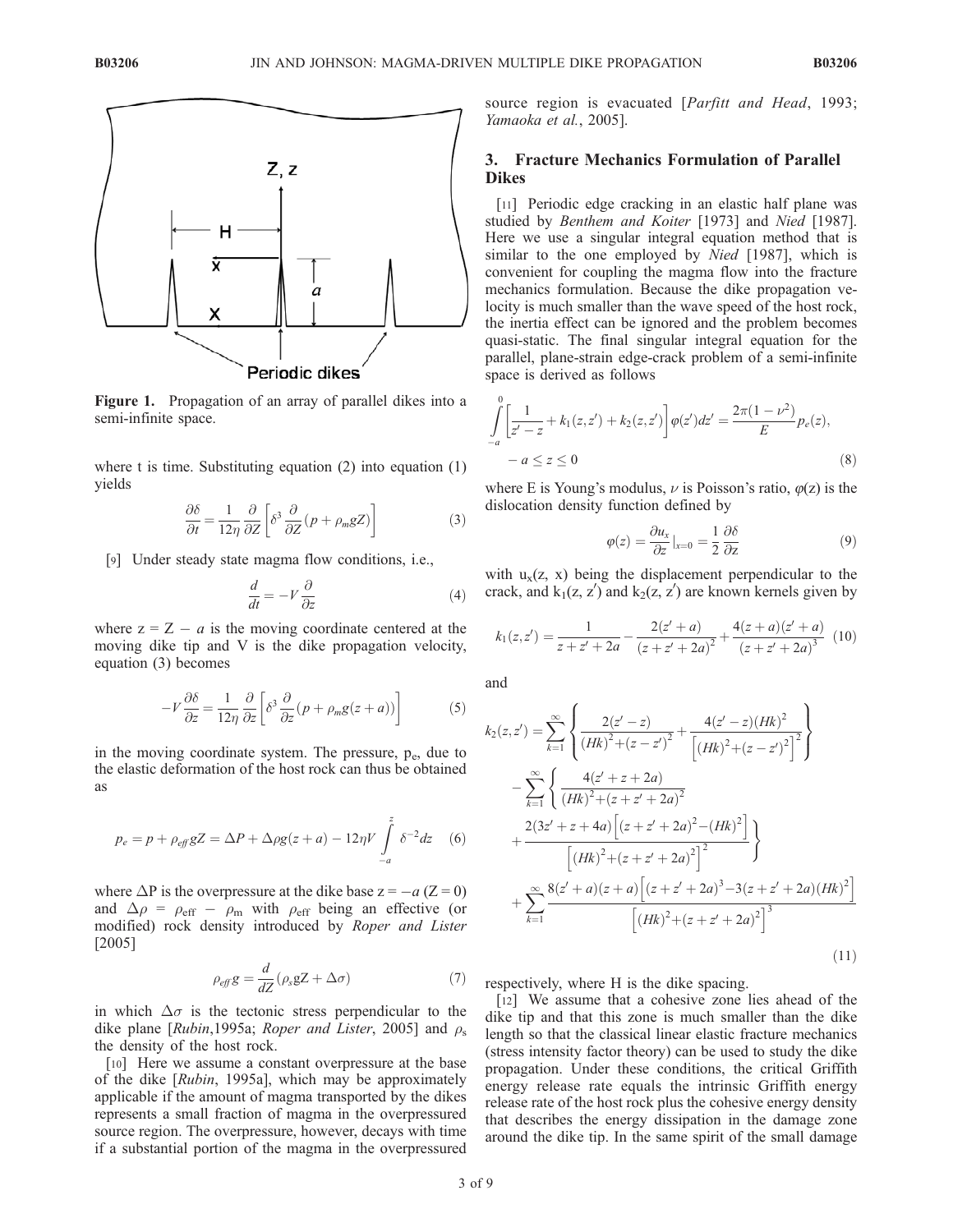zone, the crack tip cavity may also be ignored if the cavity zone is much smaller than the dike length.

[13] Substituting the elastic pressure in equation (6) into the integral equation (8), we obtain the nonlinear, singular integral equation for the coupled magma flow/parallel dike propagation problem

$$
\int_{-1}^{1} \left[ \frac{1}{s-r} + \frac{a}{2} K_1(r,s) + \frac{a}{2} K_2(r,s) \right] \varphi(s) ds = \frac{2\pi (1 - \nu^2)}{E}
$$

$$
\cdot \left\{ \Delta P + \Delta \rho g \frac{a}{2} (1+r) - 6a \eta V \int_{-1}^{r} \delta^{-2} ds \right\}, \quad |r| \le 1 \quad (12)
$$

where  $r$  and  $s$  are related to  $z$  and  $z'$  by

$$
z = \frac{a}{2}(-1+r), \quad z' = \frac{a}{2}(-1+s) \tag{13}
$$

 $K_1(r, s) = k_1(z, z')$  and  $K_2(r, s) = k_2(z, z').$ 

[14] In general, the density of the host rock gradually increases with depth due to compositional changes and pressure gradient. The density difference  $\Delta \rho$  thus decreases from a value at the dike base  $(z = -a)$  with increasing upward distance from the magma source. A power law variation of density is adopted as follows

$$
\Delta \rho = \Delta \rho_0 (1 - Z/L)^n = \Delta \rho_0 (1 - (z + a)/L)^n \tag{14}
$$

where  $\Delta \rho_0$  is the density difference at the dike base (Z = 0), L denotes the distance between the dike base and the level of neutral buoyancy and  $n$  is the exponent. With appropriately selected L and  $n$ , equation (14) approximately describes the density – depth relation reported by Ryan [1994].

[15] Equation (12) is a nonlinear integral equation for the dislocation density function  $\varphi(r)$ . Here we employ a perturbation method [*Chen et al.*, 2007] to attack the nonlinear problem. In the perturbation method, the nonlinear equation (12) reduces to the following series of linear integral equations

$$
\int_{-1}^{1} \left[ \frac{1}{s-r} + \frac{a}{2} K_1(r,s) + \frac{a}{2} K_2(r,s) \right] \tilde{\varphi}_0(s) ds = -\frac{2\pi}{\Delta \rho_0 g a} \Delta P \n- \pi (1+r) \left( 1 - \frac{1+r a}{2 L} \right)^n, \n\int_{-1}^{1} \left[ \frac{1}{s-r} + \frac{a}{2} K_1(r,s) + \frac{a}{2} K_2(r,s) \right] \tilde{\varphi}_1(s) ds = \pi S_b^2 \int_{-1}^{r} \left( \frac{D}{\tilde{\delta}_0} \right)^2 ds \n= \pi S_b^2 \int_{-1}^{r} \left( -2 \frac{\tilde{\delta}_1}{\tilde{\delta}_0} \right) \left( \frac{D}{\tilde{\delta}_0} \right)^2 ds \n\int_{-1}^{1} \left[ \frac{1}{s-r} + \frac{a}{2} K_1(r,s) + \frac{a}{2} K_2(r,s) \right] \tilde{\varphi}_2(s) ds \n\int_{-1}^{1} \left[ \frac{1}{s-r} + \frac{a}{2} K_1(r,s) + \frac{a}{2} K_2(r,s) \right] \tilde{\varphi}_3(s) ds \n= \pi S_b^2 \int_{-1}^{r} \left( 3 \frac{\tilde{\delta}_1^2}{\tilde{\delta}_0^2} - 2 \frac{\tilde{\delta}_2}{\tilde{\delta}_0} \right) \left( \frac{D}{\tilde{\delta}_0} \right)^2 ds
$$
\n(15)

with the density function  $\varphi(r)$  given by

$$
\varphi(r) = \tilde{\varphi}(r) \frac{1 - \nu^2}{E} \Delta \rho_0 g a
$$
  
= 
$$
\frac{1 - \nu^2}{E} \Delta \rho_0 g a \left[ \tilde{\varphi}_0(r) + \varepsilon \tilde{\varphi}_1(r) + \varepsilon^2 \tilde{\varphi}_2(r) + \varepsilon^3 \tilde{\varphi}_3(r) \right]
$$
 (16)

where  $\varepsilon$  is a perturbation parameter defined as

$$
\varepsilon = \frac{12\eta\tilde{V}}{D^2} \frac{1}{\Delta\rho_0 g} \tag{17}
$$

in which D is a parameter with an order of the dike base thickness. In equation (15), the parameter  $S_b$  is

$$
S_b = \frac{E}{(1 - \nu^2)\Delta \rho_0 g a}
$$

[16] The stress intensity factor,  $K_I$ , at the dike tips can be calculated from

$$
K_{\rm I} = -\frac{\Delta \rho_0 g a \sqrt{\pi a}}{2} \left[ \tilde{\psi}_0(1) + \varepsilon \tilde{\psi}_1(1) + \varepsilon^2 \tilde{\psi}_2(1) + \varepsilon^3 \tilde{\psi}_3(1) \right]
$$
(18)

where  $\tilde{\psi}_i$  (r) (i = 0, 1, 2, 3) are given by

$$
\tilde{\psi}_i(r) = \sqrt{1 - r\tilde{\varphi}_i(r)}, \quad i = 0, 1, 2, 3 \tag{19}
$$

Besides the stress intensity factor, the dike surface opening displacement is also an important physical quantity, which can be calculated from

$$
\delta(r) = \tilde{\delta}(r) \frac{1 - \nu^2}{E}
$$
  
= 
$$
\frac{1 - \nu^2}{E} \Delta \rho_0 g a \left[ \tilde{\delta}_0(r) + \varepsilon \tilde{\delta}_1(r) + \varepsilon^2 \tilde{\delta}_2(r) + \varepsilon^3 \tilde{\delta}_3(r) \right]
$$
 (20)

with

$$
\tilde{\delta}_i(r) = -a \int\limits_r^{1} \tilde{\varphi}_i(s) ds, \quad i = 0, 1, 2, 3 \tag{21}
$$

The convergence of the perturbation series (18) requires that the perturbation parameter  $\varepsilon$  in equation (17) be small. For some magma flow and dike propagation problems,  $\varepsilon$  is small enough for convergence. For example,  $\varepsilon = 0.02$  for mafic dike propagation with typical values of  $D = 1$  m,  $\Delta \rho_0 = 300 \text{ kg/m}^3$ , g = 10 m/s<sup>2</sup>,  $\eta = 50 \text{ Pa-s}$ , and V = 0.1 m/s. Generally speaking, for basaltic magma with a viscosity around 50 Pa-s, the perturbation series converges rapidly and the first two or three terms provide satisfactory results when the dike propagation velocity is lower than 0.1 m/s.

[17] In the present fracture mechanics analyses of multiple dike propagation, we adopt the following three assumptions: (i) steady state dike propagation and magma flow prevail, (ii) the propagation velocity is known a priori, and (iii) dikes are parallel, equally spaced and of the same length. Magma flow and dike propagation are generally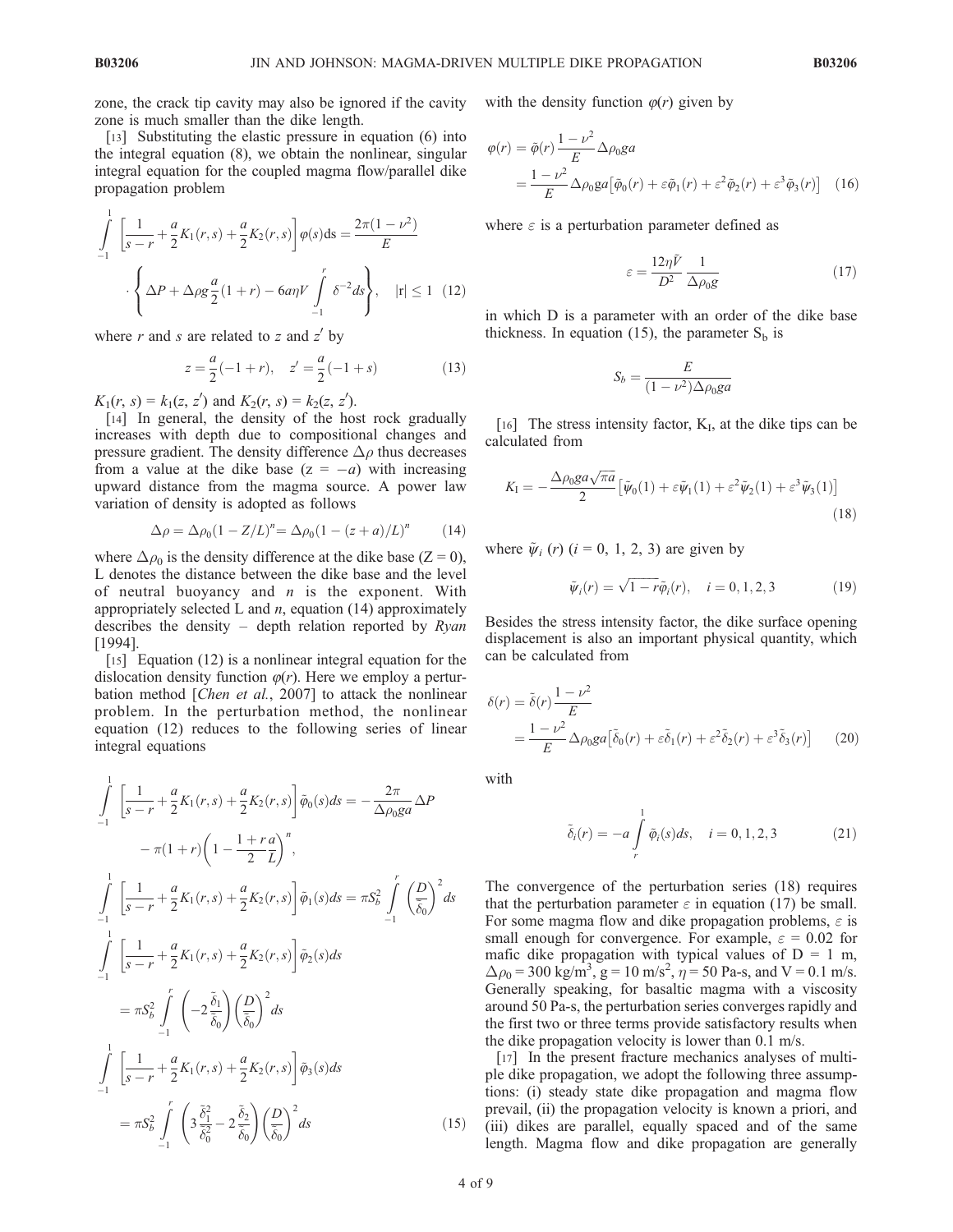

Figure 2. The stress intensity factor versus dike length when the magma source region is 2 km below the LNB ( $V =$ 0.01 m/s,  $\Delta \rho_0 = 120 \text{ kg/m}^3$ ).

transient processes during which the dike propagation velocity is time-dependent and should be determined using the dike propagation condition that  $K_I = K_{Ic}$ , where  $K_{Ic}$  is the fracture toughness of the host rock. Nevertheless, a solution based on the first two assumptions may be approximately applicable to specific stages of dike propagation during which the effects of density gradation and overpressured source trade off and the calculated stress intensity factor remains constant. Moreover, the steady state solution may be employed to delineate the effect of dike spacing on the dike propagation and magma transport behavior and may also be used to estimate the order of magnitude of fracture toughness of crustal rock in a confining pressure environment. The third assumption is made for the convenience of mathematical analysis, but is consistent with many field observations [e.g., Nicolas et al., 1994; Ray et al., 2007]. As discussed previously, parallel dikes that have different lengths and uneven spacing may converge, diverge or arrest owing to interaction with one another.

#### 4. Numerical Results

[18] This section presents numerical examples to illustrate the effect of dike spacing on the stress intensity factor and dike surface profile. Because the main purposes of the present study are to explore the dike interaction effects on dike propagation and the implications for the fracture toughness of crustal rocks, we perform parametric studies based on realistic rock and magma properties and some related field data. In all calculations, we use the following typical properties for the host rock and basaltic magma [Rubin, 1995a]:  $E = 50$  GPa,  $\nu = 0.25$ ,  $\eta = 50$  Pa-s and g = 9.8 m/s<sup>2</sup>. The overpressure is taken as  $\Delta P = 3.0$  MPa, on the lower end of calculated overpressures for dikes in Iceland [Gudmundsson, 1983], Sudan [Babiker and Gudmundsson, 2004] and the Deccan Traps of India [Ray et al., 2007]. The density gradation is included with  $n = 1$  and  $L = 5$  km in

equation (14). *Ryan* [1994] has reported the in situ densitydepth relations for the East Pacific Rise which may be approximately described by equation  $(14)$  with the above *n* and L. We assume that equation (14) with with  $n = 1$  and  $L =$ 5 km may represent some typical density variations in oceanic crust.

[19] Figure 2 shows the stress intensity factor,  $K_I$ , versus dike length in the range of 500 m to 2000 m for two values of dike spacing:  $H = 2$  km and 4 km and a dike propagation velocity is taken as  $V = 0.01$  m/s. The result for a single dike is also included. The dike spacing of 2 km is based on the measured dike patterns and trajectories in the Oman ophiolite [Nicolas et al., 1994]. The 4 km spacing dikes and the single dike are included for comparison. The magma source region is assumed to be 2 km below the level of neutral buoyancy (LNB) at which the magma density equals that of the host rock. The density difference  $\Delta \rho_0$  at the dike base is assumed as  $120 \text{ kg/m}^3$  and our assumed linear density variation leads to a difference of 300 kg/m<sup>3</sup> at a distance of 5 km below the LNB. As no definite information about the position of magma source region is available, a parametric study method is employed. Figure 2 shows that the stress intensity factors for parallel dikes at a given dike length are significantly lower than that for a single dike. For example, the peak values of  $K_I$  are 92 MPa  $\sqrt{m}$  and For example, the peak values of  $K_I$  are 92 MPa  $\sqrt{m}$  and 148 MPa  $\sqrt{m}$  for the parallel dikes with spacing of 2 km and 4 km, respectively. In contrast, the peak  $K_I$  for the and 4 km, respectively. In contrast, the peak  $K_I$  for the single dike is about 293 MPa  $\sqrt{m}$  in the dike propagation range considered.

[20] We note that the stress intensity factor remains constant only at some stages of dike propagation. For constant only at some stages of dike propagation. For example,  $K_I$  is nearly a constant of about 90 MPa  $\sqrt{m}$  over a range of dike length from 500 m to 1200 m for the parallel dikes with a spacing of 2 km. For the case of an increased dike spacing of 4 km,  $K_I$  remains nearly constant but the The spacing of 4 km,  $K_I$  remains nearly constant out the value is about 146 MPa  $\sqrt{m}$  over a range of dike length from 900 m to 1500 m. These results demonstrate that steady state propagation may be achieved when the dike has propagated into the vicinity of the LNB. We note that the steady state solution would predict a different response from that of a complete transient model when  $K_I$  changes with dike length, but would merge with the transient model when  $K_I$  enters a flat region. Furthermore, the steady state stress intensity factor at a growing dike tip represents the maximum effective fracture toughness of the host rock, providing valuable information about the fracture strength of crustal rocks.

[21] Figure 3 shows the dike surface profiles when the dike has propagated 2 km. The physical parameters used in the calculation are the same as those in Figure 2. Whereas the dike surface opening displacement (dike thickness) increases monotonically with the distance from the dike tip for the single dike at the given dike length, the opening for multiple dikes spaced 2 km apart first increases with the distance from the tip, reaches a peak value, and then decreases toward the dike base. In addition, multiple dikes are significantly thinner than the single dike. For example, the thickness at the base  $(z = -2 \text{ km})$  of the single dike is about 0.74 m but the corresponding thicknesses for multiple dikes are about 0.12 m and 0.28 m when the spacing is 2 km and 4 km, respectively. Using the dike surface profile results, the dike surface area (or volume per unit dike width)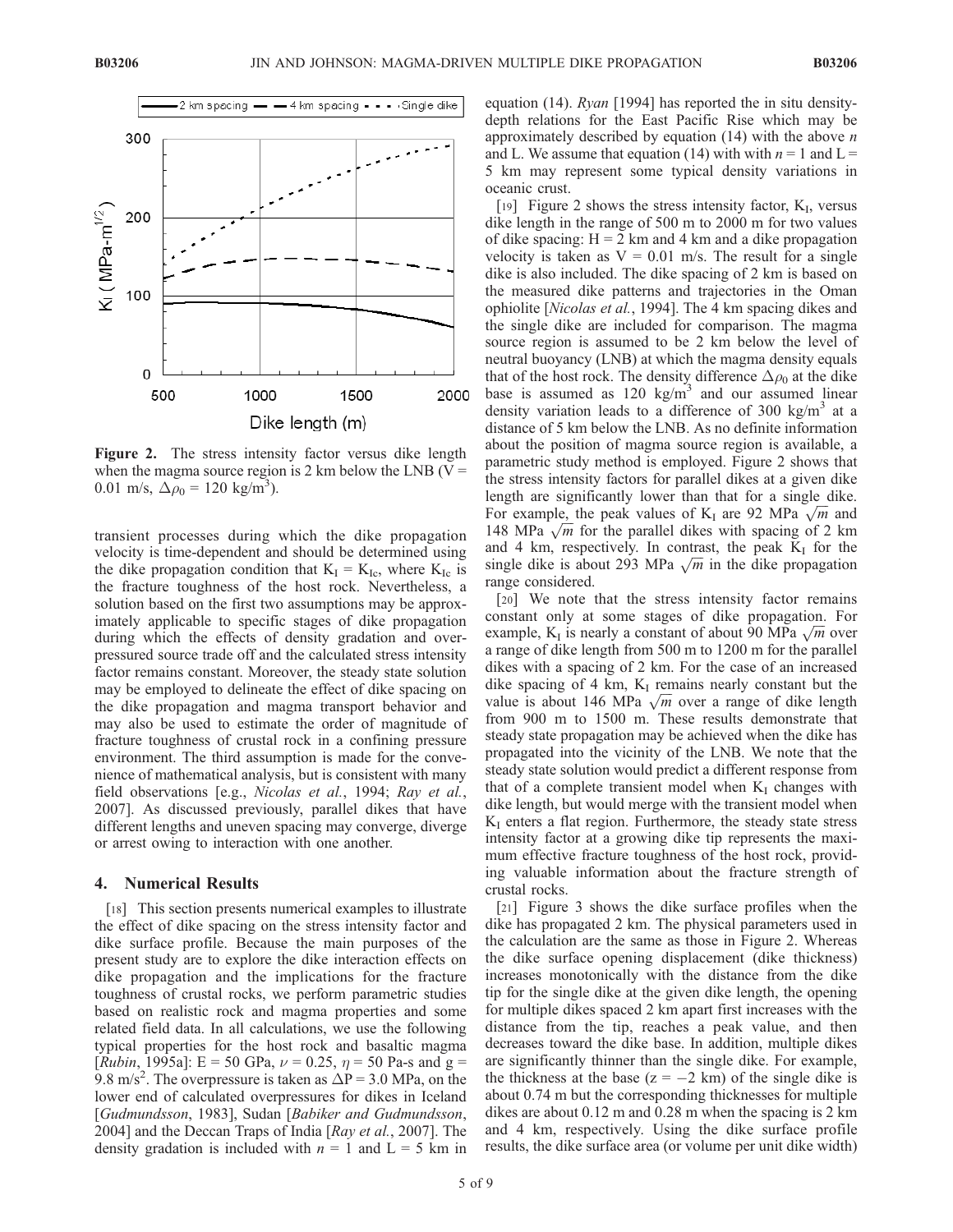

Figure 3. The dike surface opening displacement when the magma source region is 2 km below the LNB ( $V =$ 0.01 m/s,  $\Delta \rho_0 = 120 \text{ kg/m}^3$ ).

is approximately calculated as  $1010 \text{ m}^2$  for the single dike, whereas the area reduces to  $228 \text{ m}^2$  for an individual dike in the multiple dike system with 2 km spacing. While this estimate does not consider the transient nature of dike propagation, it indicates that multiple dike interactions significantly reduce the flux of magma transport through dikes.

[22] At the beginning of section 2, we mentioned that the magma flow behavior in multiple dikes may be different from that for a single dike due to the elastic deformation interactions. The elastic interactions of multiple dikes result in narrower dikes. This reduced dike thickness implies that the magma pressure on the dike surfaces will decrease according to equation (6) if the flow velocity remains the same. This conversely will also affect the elastic pressure and the stress intensity factor.

[23] Figures 4 and 5 show the stress intensity factor versus dike length and the dike surface profiles, respectively, for the dikes that have grown to the LNB. The magma source region is now assumed to be 3.5 km below the LNB. The density difference  $\Delta \rho_0$  at the dike base is 210 kg/m<sup>3</sup>. In addition to the dike spacing of 2 km, we also include the results for dike spacings of 3.5 km and 7 km, and a single dike for illustration purposes. The other parameters remain the same as those in Figures 2 and 3. The trends in stress intensity factor and dike surface displacement are similar to those shown in Figures 2 and 3, respectively. The stress intensity factors become larger because of the longer dike length and the higher buoyancy force. For example, the peak  $K_I$  value for the 2 km spacing multiple dikes is about peak  $K_I$  value for the 2 km spacing multiple dikes is about 132 MPa  $\sqrt{m}$ . The corresponding  $K_I$  values for the 3.5 and 7 km spacing dikes, and the single dike are about 187, 266  $\frac{m}{470}$  MPa  $\sqrt{m}$ , respectively. Figure 4 shows that the stress intensity factor remains constant at some stages of dike propagation, indicating steady state propagation. For dike propagation, indicating steady state propagation. For example,  $K_I$  is nearly a constant of about 130 MPa  $\sqrt{m}$  over



Figure 4. The stress intensity factor versus dike length when the magma source region is 3.5 km below the LNB  $(V = 0.01 \text{ m/s}, \Delta \rho_0 = 210 \text{ kg/m}^3).$ 

a range of dike length from 1300 m to 2200 m for the parallel dikes with a spacing of 2 km. For the case of an increased dike spacing of  $3.5$  km,  $K_I$  remains nearly increased dike spacing of 5.5 km,  $K_I$  remains nearly constant but the value is about 185 MPa  $\sqrt{m}$  over a range of dike length from 1500 m to 2500 m. Using the dike surface profile result, the dike surface area is approximately calculated as  $3845 \text{ m}^2$  for the single dike. The area reduces to 519  $\text{m}^2$  for an individual dike in the multiple dike system with 2 km spacing.

[24] Figures 6 and 7 show the stress intensity factor versus dike length and the dike surface profiles, respectively, for the dikes that have grown to a length of 5 km. The magma



Figure 5. The dike surface opening displacement when the magma source region is 3.5 km below the LNB ( $V =$ 0.01 m/s,  $\Delta \rho_0 = 210 \text{ kg/m}^3$ ).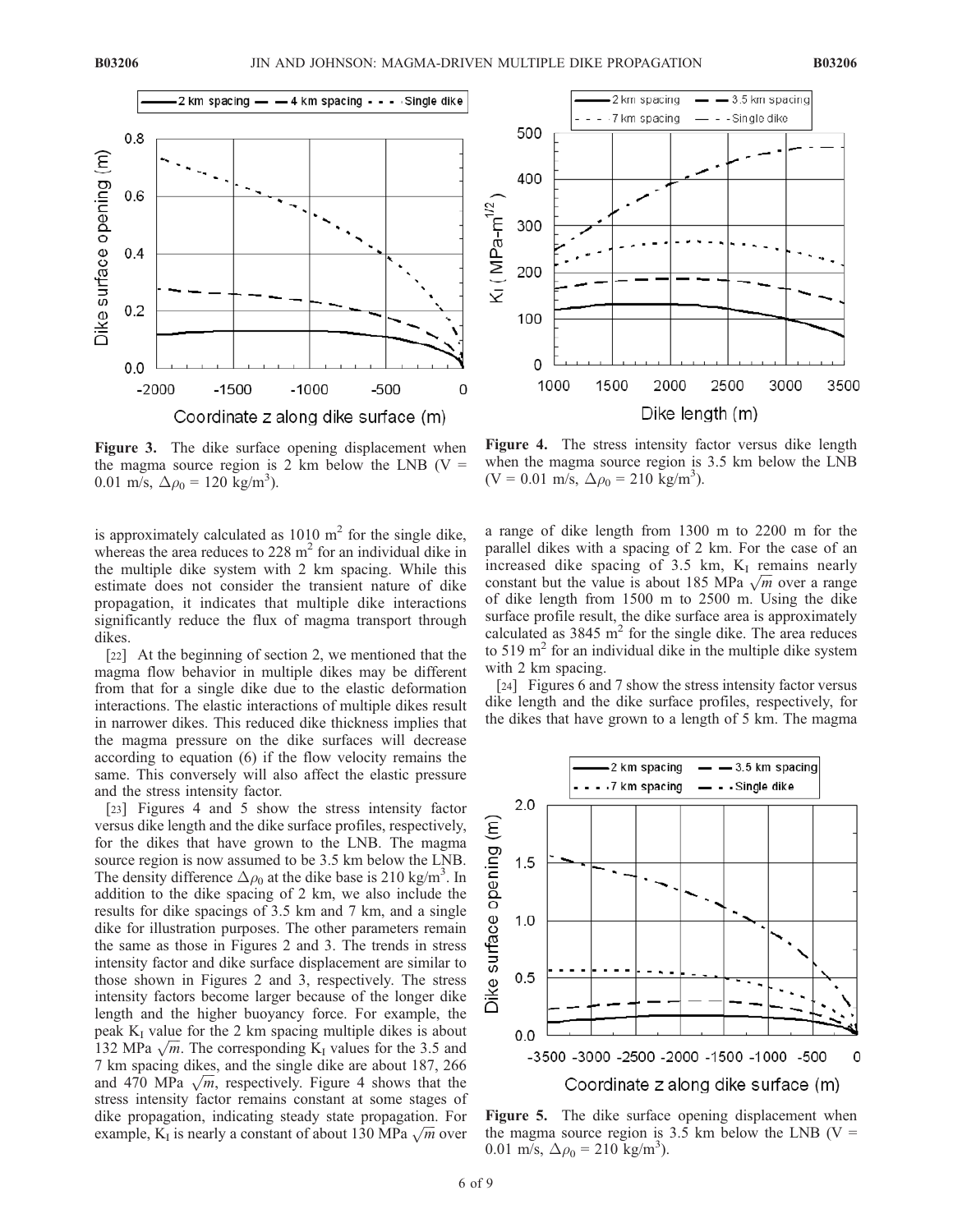

Figure 6. The stress intensity factor versus dike length when the magma source region is 5 km below the LNB ( $V =$ 0.01 m/s,  $\Delta \rho_0 = 300 \text{ kg/m}^3$ ).

source region is now assumed to be 5 km below the LNB. The density difference  $\Delta \rho_0$  at the dike base is 300 kg/m<sup>3</sup>. Dike spacing of 2 km, as well as illustrative spacings of 5 km and 10 km are selected. The other parameters remain the same as those in Figures 2 and 3. The trends in stress intensity factor and dike surface displacement again are similar to those shown in Figures 2 and 3, respectively. The stress intensity factors become even larger because of the longer dike length and the higher buoyancy force. The peak  $K_I$  value for the 2 km spacing multiple dikes is about peak  $K_I$  value for the 2 km spacing multiple dikes is about<br>196 MPa  $\sqrt{m}$ . The corresponding peak  $K_I$  values for the 5 km and 10 km spacing dikes, and the single dike are about 320, and TO Kin spacing dikes, and the single dike are about 520, 437, and 730 MPa  $\sqrt{m}$ , respectively. Using the dike surface profile result, the dike surface area is approximately calculated as  $10224 \text{ m}^2$  for the single dike. For an individual dike in the multiple dike system with 2 km spacing, the area reduces to 989  $m<sup>2</sup>$  which is less than 10% of that for the single dike model.

[25] Figure 8 shows the stress intensity factor versus propagation velocity at a dike length of  $a = 5$  km for the 5 km spacing parallel dikes. It is observed that  $K_I$  decreases significantly with increasing propagation velocity. The significantly with increasing propagation velocity. The stress intensity factor is about 200 MPa  $\sqrt{m}$  at a dike propagation velocity of 0.01 m/s and reduces to about propagation velocity of 0.01 m/s and reduces to about<br>92 MPa  $\sqrt{m}$  when the dike propagation velocity increases to 0.1 m/s.

#### 5. Fracture Toughness of Crustal Rocks

[26] Fracture toughness represents a material's resistance to crack propagation. Fracture toughness is a constant for a perfect brittle material, but a function of crack extension for a material with some energy dissipation mechanisms (e.g., microcracking and plasticity). In the latter case, an effective fracture toughness concept may be adopted [Rivalta and Dahm, 2004, 2006]. When a crack propagates, the stress intensity factor at the crack tip equals the fracture tough-



Figure 7. The dike surface opening displacement when the magma source region is 5 km below the LNB ( $V = 0.01$ ) m/s,  $\Delta \rho_0 = 300 \text{ kg/m}^3$ .

ness. It is well known that the measured fracture toughness of rocks under atmospheric pressure is on the order of 1 MPa  $\sqrt{m}$  [Scholz, 2002]. The existing solutions for the propagation of a single dike indicate that the stress intensity factor at the dike tip may attain a value on the order of 1000 MPa  $\sqrt{m}$  (cf. Figure 6). It has been suggested that these unusually high fracture toughness values result from the energy dissipations (e.g., microcracking and plasticity) in the tip region of long dikes [*Heimpel and Olson*, 1994]. However, fracture toughness enhancements in brittle materials such as ceramics and rocks due to the crack tip process zone under cerannes and rocks due to the crack up process zone under<br>atmospheric pressure are usually less than 10 MPa  $\sqrt{m}$ [*Wachtman*, 1996]. High confining pressures at mantle and crustal conditions are also believed to contribute to the high

![](_page_7_Figure_13.jpeg)

Figure 8. The stress intensity factor versus propagation velocity when the magma source region is 5 km below the LNB  $(a = 5 \text{ km}, \text{ H} = 5 \text{ km}, \Delta \rho_0 = 300 \text{ kg/m}^3)$ .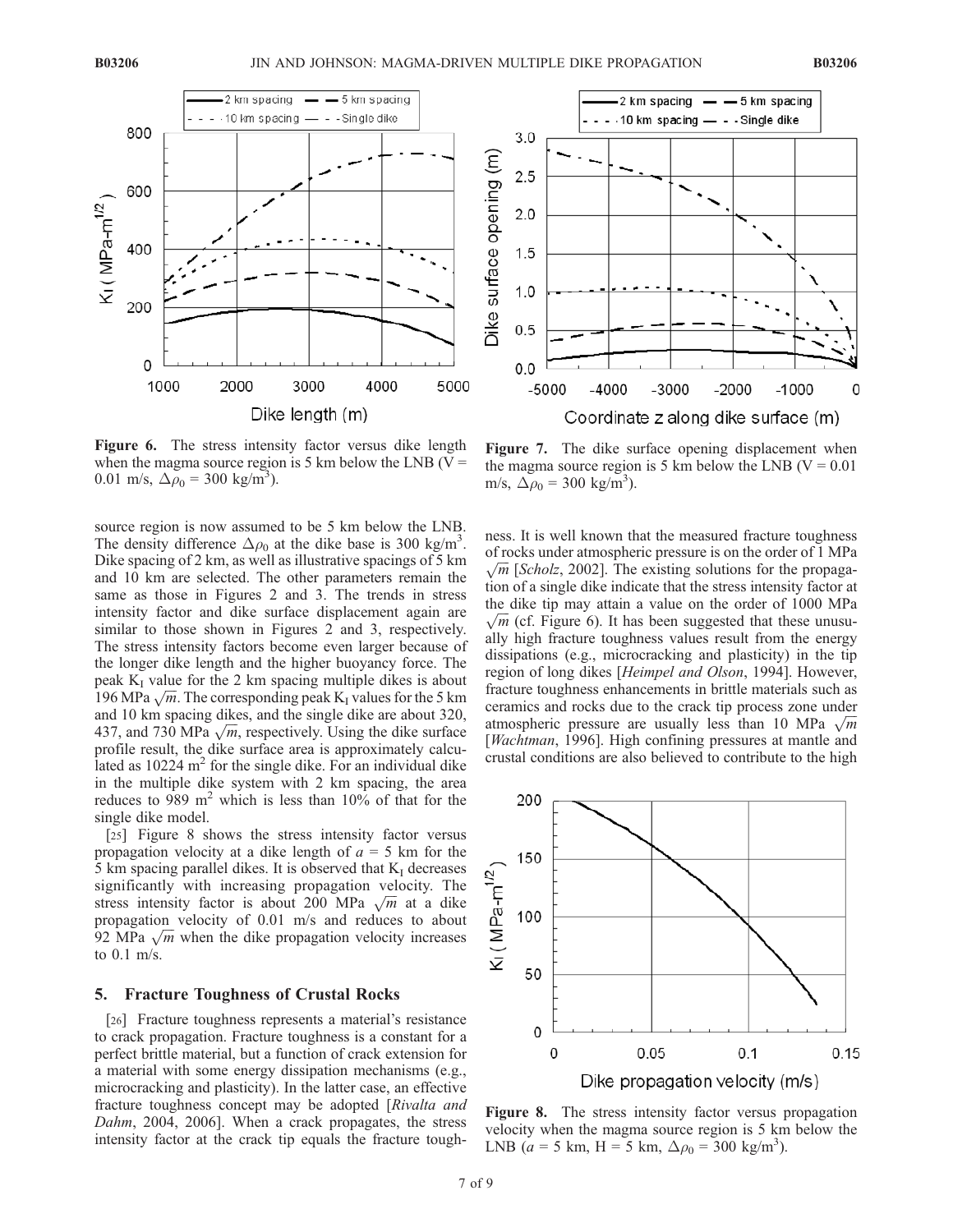fracture toughness values. Some experimental investigations on the fracture toughness of sandstone under high confining pressures show that the toughness increases to comming pressures show that the toughness increases to 10 MPa  $\sqrt{m}$  when the confining pressure increases to 100 MPa [Winter, 1983; Terrien et al., 1983]. If the trend of the fracture toughness versus confining pressure relation persists to 1 GPa, which may typify lower crust/upper mantle depths, extrapolation of the test data of Winter [1983] would give an effective fracture toughness on the [1985] would give an enective fracture toughness on the order of 100 MPa  $\sqrt{m}$ , which is one order of magnitude smaller than the predictions from the propagation of a single dike. For typical over pressure of 3 MPa and dike propagation velocity of 0.01 m/s, the present analyses using the parallel dike model with 2 km spacing (based on the dike patterns in the Oman ophiolite, Nicolas et al. [1994]) yield the peak stress intensity factors (steady state values) of the peak stress intensity factors (steady state values) of about 92, 132 and 196 MPa  $\sqrt{m}$  for the magma source located 2, 3.5 and 5 km below the LNB, respectively. These stress intensity factors on the order of 100 MPa  $\sqrt{m}$  are much smaller than that inferred from the propagation of a single dike. In other words, the parallel dikes modeled here could not propagate simultaneously if host rock fracture could not propagate simultaneously if nost rock fracture<br>toughness values are on the order of 1000 MPa  $\sqrt{m}$ . This finding is further supported by a number of field-based estimates of fracture toughness values of crustal rocks. For example, Delaney and Pollard [1981] estimated fracture Example, *Detaney and Pottara* [1981] estimated fracture toughness values in the range between 50 to 150 MPa  $\sqrt{m}$ using the observed dike geometry. The estimates of *Parfitt* using the observed dike geometry. The estimates of *Parjut* [1991] fall in the range of 30–110 MPa  $\sqrt{m}$ . Rivalta and Dahm [2006] experimentally estimated the fracture toughness of a rising dike from hypocenter migration and also reached a value of about 100 MPa  $\sqrt{m}$ . We note that the precise determination of fracture toughness requires knowledge of a number of physical parameters including overpressure, dike propagation velocity, modulus of rock, densities of rock and magma, and magma viscosity. Tectonic stress also plays a role as it influence the net pressure on the dike surfaces. A higher overpressure increases dike tip stress intensity factor, whereas a higher propagation velocity results in a lower stress intensity factor.

#### 6. Concluding Remarks

[27] We have obtained the solutions of stress intensity factor and dike surface profile for the propagation of an array of periodic dikes propagating from a magma chamber or zone of partial melt into a semi-infinite elastic medium. The stress intensity factor at the tips of the multiple dikes is significantly smaller than that for a single dike propagation under otherwise the same conditions. Using typical physical parameters for mafic dike injection, the present analyses using the parallel dike model with 2 km spacing yield the peak stress intensity factors (steady state values) of about peak stress intensity factors (steady state values) of about<br>92, 132 and 196 MPa  $\sqrt{m}$  for the magma source located 2, 3.5 and 5 km below the LNB, respectively. These results imply that the fracture toughness of host rocks at depths approximately from the LNB to 5 km below the LNB may approximately from the LNB to 5 km below the LNB may<br>be on the order of 100 MPa  $\sqrt{m}$  instead of the 1000 MPa<br> $\sqrt{m}$  inferred from the propagation of a single dike if it is  $\sqrt{m}$  inferred from the propagation of a single dike if it is assumed that the stress intensity factor equals the fracture toughness during dike propagation.

[28] The value of stress intensity factor at a propagating dike tip may be regarded as an effective fracture toughness of the host rock, which includes the effect of the cohesive energy related to the damage in the dike tip region and thus may vary with dike propagation. The stress intensity factor values presented here are in agreement with some fieldbased estimates [Delaney and Pollard, 1981; Parfitt, 1991; Rivalta and Dahm, 2006]. In addition to the reduced stress intensity factors for multiple dikes, the dike surface opening displacement also decreases, which results in higher magma pressure gradients in multiple dikes and smaller volume of magma transport through dikes.

[29] The numerical results show that small dike spacing may significantly reduce the propagation velocity for multiple dikes. Dikes traveling at very low velocity may be arrested due to the solidification of magma [see, e.g., Lister, 1994a, 1994b; Rubin, 1995b; Bolchover and Lister, 1999], which is not considered in the present study. Further investigations require a coupling approach to take into account both magma flow and solidification, and nonperiodic spacing of dikes with different lengths.

[30] The present solution of steady state propagation may be approximately applicable to some stages of dike propagation during which the effects of density gradation and overpressured source trade off and the calculated stress intensity factor remains constant. The steady state solution, however, may be employed to delineate the effect of dike spacing on the dike propagation and magma transport behavior. Furthermore, the solution may also be used to estimate the order of magnitude of fracture toughness of crustal rocks in a confining pressure environment because the steady state stress intensity factor corresponds to the maximum fracture toughness of the material.

[31] Acknowledgments. ZHJ acknowledges the financial support from the University of Maine. SEJ acknowledges support from the National Science Foundation (grant # EAR-0440063). The authors would like to thank two anonymous reviewers and the associate editor for their critical but helpful comments.

#### References

- Anderson, T. L. (1991), Fracture Mechanics: Fundamentals and Applications, CRC Press, Boca Raton.
- Bahr, H. A., G. Fischer, and H. J. Weiss (1986), Thermal shock crack patterns explained by single and multiple crack propagation, J. Mater. Sci., 21, 2716–2720.
- Benthem, J. P., and W. T. Koiter (1973), Asymptotic approximations to crack problems, in Mechanics of Fracture, Vol. 1: Methods of Analysis and Solutions of Crack Problems, edited by G. C. Sih, pp.  $131-178$ , Noordhoff International Publishing, Leyden, The Netherlands.
- Babiker, M., and A. Gudmundsson (2004), Geometry, structure and emplacement of mafic dykes in the Red Sea Hills, Sudan, J. Afr. Earth Sci., 38, 279 – 292.
- Bolchover, P., and J. R. Lister (1999), The effect of solidification on fluiddriven fracture, Proc. R. Soc. Ser. A and Ser. B, A455, 2389-2409.
- Bonafede, M., and M. Olivieri (1995), Displacement and gravity anomaly produced by a shallow vertical dike, Geophys. J. Int., 123, 639-652.
- Bonafede, M., and E. Rivalta (1999), On tensile cracks close to and across the interface between two welded elastic half-space, Geophys. J. Int., 138, 410 – 434.
- Canon-Tapia, E., and O. Merle (2006), Dyke nucleation and early growth from pressurized magma chambers: Insights from analogue models, J. Volcanol. Geotherm. Res., 158, 207 – 220.
- Chen, Z., Z-.H. Jin, and S. E. Johnson (2007), A perturbation solution for dike propagation in an elastic medium with graded density, *Geophys*. J. Int., 169, 348-356.
- Clemens, J. D., and C. K. Mawer (1992), Granitic magma transport by fracture propagation, Tectonophysics, 204, 339-360.